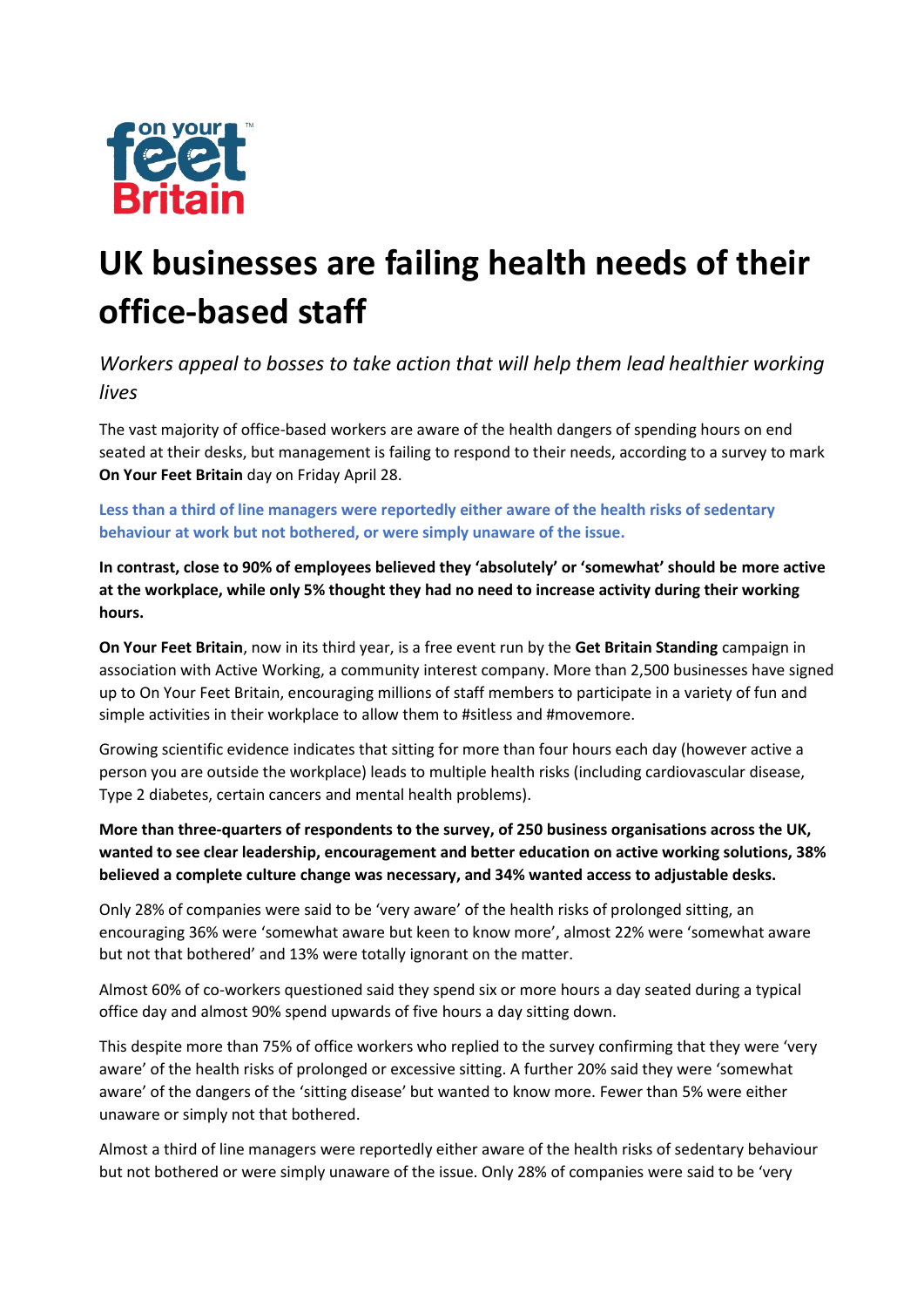aware' of the health risks of prolonged sitting, an encouraging 36% were 'somewhat aware but keen to know more', almost 22% were 'somewhat aware but not that bothered' and 13% were totally ignorant on the matter.

In contrast, close to 90% of employees believed they 'absolutely' or 'somewhat' should be more active at the workplace, while only 5% thought they had no need to increase activity during their working hours.

**The average UK office worker sits 10 hours each day, with almost 70% of sitting taking place at work and 73 % only leaving their desk for toilet or tea breaks. Studies indicate that ongoing inactive behaviour is a risk for ALL employees, however fit and active they are outside the workplace.** 

"Employees across the country need to start asking for more activity in the workplace. No employee should be expected to sit for excessive or prolonged periods, like battery hens" says **Gavin Bradley, Founding Director of Active Working.** "On Your Feet Day is the perfect way to start experiencing the wellness and productivity benefits of sitting less and moving more. We are thrilled to see so many companies getting involved and engaged. We are all becoming increasingly aware of the importance of breaking up and reducing sitting time."

**On Your Feet Britain** is a day when workers are encouraged to give their health a boost, converting sitting time to standing time by taking some simple actions. For example:

- Stand during phone calls
- Stand and take a break from your computer every 30 minutes
- Use the stairs rather than the lift
- Have standing or walking meetings
- Eat your lunch away from your desk
- Walk to your colleague's desk instead of phoning or emailing them
- Stand at the back of the room during presentations

## *How to get involved in On Your Feet Britain on 28 th April:*

**DATE:** Fri 28<sup>th</sup> April 2017 **TIME:** Office working hours **PLACE:** Your office **DOWNLOADS:** <http://onyourfeetday.com/>

## *On Your Feet Day now extending to US, Canada and Australia*

**Dr Stuart Biddle, Professor of Active Living & Public Health, Victoria University, Australia. Chairman of Active Working CIC International Scientific Advisory Panel (ISAP)** welcomes the third annual On Your Feet Britain day. "*It is fantastic to see such an important workplace awareness day capture the imagination of the public. On Your Feet is essential to bring to the minds of office workers throughout the world that it can be fun to do important things for workplace health".*

**James Levine, Professor of Medicine, Director Obesity Solutions, Mayo Clinic and Arizona State University, Member of Active Working CIC International Scientific Advisory Panel (ISAP).** "*I am personally delighted to see On Your Feet develop as an international day. On Your Feet America now in its first year will play a key role in improving the understanding of the problems and solutions to combat sedentary behaviour in the workplace."*